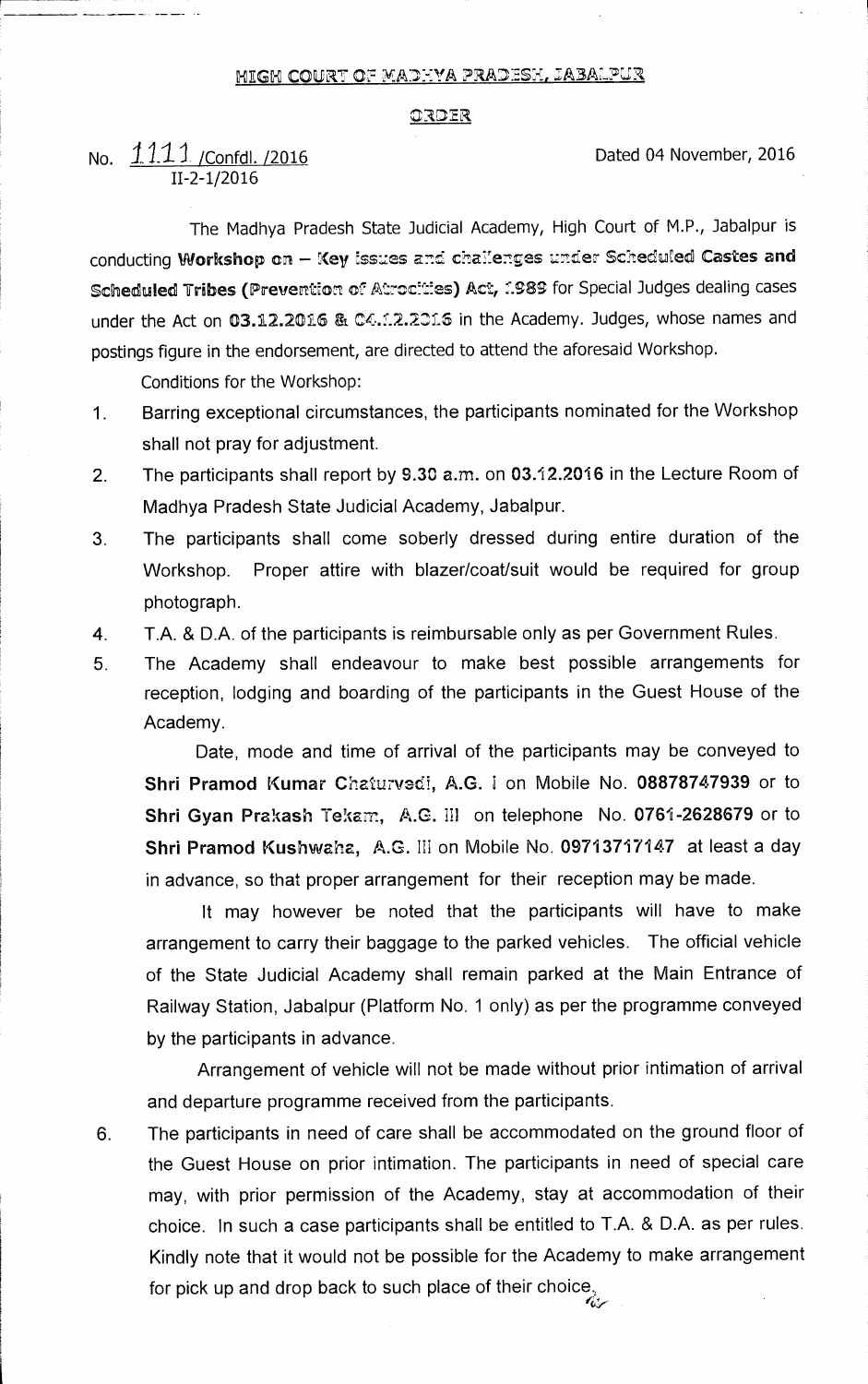- 7. The accommodation in the Guest House of the Academy shall be available to the participants only from 12.00 noon of preceding day of commencement of training and upto 12.00 noon on the succeeding day of the end of training.
- 8. The participants shall be provided with tea, breakfast, lunch and dinner during their period of stay for the Workshops, free of charge, as per the rules of the Academy.
- 9. The participants shall send atleast three article/presentation/ research paper/ judgment/order authored by them relevant to the subject for sharing and discussion in the Course only on official email of the State Judicial Academy i.e. mpsja@mphc.in atleast three days prior to the schedule of Workshop. **Please do not send hard copies of the same.**

**BY ORDER OF HON'BLE THE ACTING CHIEF JUSTICE** 

**(nn NOHAR MAMTANI) REGISTRAR GENERAL** 

**Dated 04 November, 2016** 

Endt. **No.111 2-/Confdl. /2016 11-2-1/2016** 

**Copy forwarded to:-** 

- **1 The Deputy Controller, Govt. Central Press, Arera Hills, Habibganj, Bhopal-6 for publication in the next issue of the M.P. Gazaette,**
- **2. The Principal Secretary, Govt. M.P. Law & Legislative Affairs Department, 1st Floor, Vindhyachal Bhawan, Bhopal, Pin 462 006, for information.**
- **3. The Accountant General, (I), M.P. Gazetted Audit Department, Gwalior, for information.**
- **4. The Accountant General, (II), Gwalior, for information.**
- $5<sub>1</sub>$
- **1. Shri Rajeev Kumar Shrivastava (Jr), Special Judge SC/ST (PA) Act, Balaghat**
- **2. Shri Akhilesh Joshi, Special Judge SC/ST (PA) Act, Barwani**
- **3. Shri Anil Kumar Mohaniya, Special Judge SC/ST (PA) Act, Betul**
- **4. Shri Yogesh Kumar Gupta, Special Judge SC/ST (PA) Act, Bhind**
- **5. Shri Dinesh Kumar Paliwal, Special Judge SC/ST (PA) Act, Bhopal**
- **6. Shri Ratnesh Chandra Singh Bisen, Special Judge SC/ST (PA) Act, Chhatarpur**
- **7. Shri Bhau Rao Patil,Special Judge SC/ST (PA) Act, Damoh**
- **8. Shri Dhirendra Kumar Shrivastava, Special Judge SC/ST (PA) Act, Datia**
- **9. Shri Yogesh Chandra Gupt, Special Judge SC/ST (PA) Act, Dewas**
- **10. Dr. Jagdish Chandra Sunhare, Special Judge SC/ST (PA) Act, Dhar**
- **11. Shri Onkar Nath, Special Judge SC/ST (PA) Act, Guna**
- **12. Dr. Vijay Kumar Agrawal, Special Judge SC/ST (PA) Act, Harda**
- **13. Shri Rameshwar Gangaram Kothe, Special Judge SC/ST (PA) Act, Hoshangabad**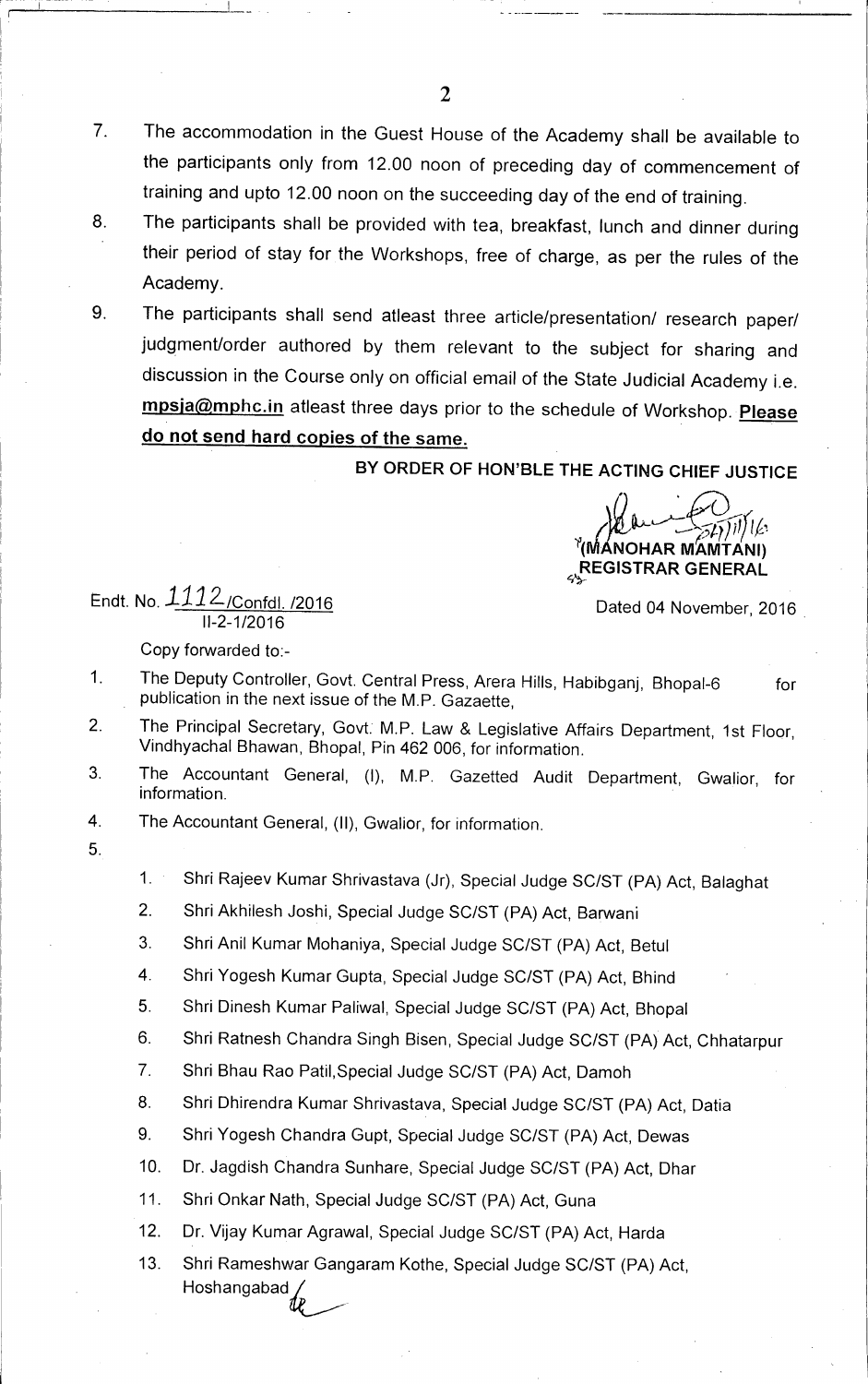14. Shri Achal Kumar Paliwal, Special Judge SC/ST (PA) Act, lndore

15. Smt.Asha Godha, Special Judge SC/ST (PA) Act, Jabalpur

16. Shri Kailash Chandra Bangar, Special Judge SC/ST (PA) Act, Jhabua,

- 17. Shri Ajay Prakash Mishr, Special Judge SC/ST (PA) Act, Katni
- 18. Smt. Shashikala Chandra, Special Judge SC/ST (PA) Act, Khandwa
- 19. Shri Vijay Kumar Pandey (Sr.), Special Judge SC/ST (PA) Act, Mandla
- 20. Shri Surendra Kumar Shrivastava (Sr), Special Judge SC/ST (PA) Act, Mandleshwar
- 21. Shri Ram Lal Yadav, Special Judge SC/ST (PA) Act, Mandsaur
- 22. Shri Vinod Kumar,Special Judge SC/ST (PA) Act, Morena
- 23. Shri Prem Kumar Sinha,Special Judge SC/ST (PA) Act, Narsinghpur
- 24. Shri Roopesh Chandra Varshney, Special Judge SC/ST (PA) Act, Neemuch
- 25. Shri Prakash Chandra Gupta (Sr.), Special Judge SC/ST (PA) Act, Panna
- 26. Shri Afsar Javed Khan, Special Judge SC/ST (PA) Act, Raisen
- 27. Shri Rajesh Kumar Gupta, Special Judge SC/ST (PA) Act, Rajgarh
- 28. Shri Bharat Singh Ouhariya, Special Judge SC/ST (PA) Act, Ratlam
- 29. Shri Rajendra Kumar Nagpure, Special Judge SC/ST (PA) Act, Rewa
- 30. Dr. Shiv Kumar Mishra, Special Judge SC/ST (PA) Act, Sagar
- 31. Shri Gopal Shrivastava, Special Judge SC/ST (PA) Act, Satna
- 32. Shri Brajendra Singh Bhadoriya, Special Judge SC/ST (PA) Act, Sehore
- 33. Shri Virendra Pratap Singh, Special Judge SC/ST (PA) Act, Seoni,
- 34. Shri Shiv Badan Verma, Special Judge SC/ST (PA) Act, Shahdol,
- 35. Shri Raj Kumar Bhave, Special Judge SC/ST (PA) Act, Shajapur,
- 36. Shri Munshi Singh Chandrawat, Special Judge SC/ST (PA) Act, Sheopur
- 37. Shri Arun Kumar Verma, Special Judge SC/ST (PA) Act, Shivpuri
- 38. Shri Liladhar Borasi, Special Judge SC/ST (PA) Act, Sidhi
- 39. Dr.Subhash Kumar Jain, Special Judge SC/ST (PA) Act, Tikamgarh
- 40. Shri Rajendra Prasad Gupt, Special Judge SC/ST (PA) Act, Vidisha

For information and compliance with a direction to all the participants that they should compulsorily appear at M.P.S.J.A. Building at Jabalpur on aforesaid date and time as mentioned in order.

6. The District & Sessions Judge, **Balaghat/ Barwani/ Betul/ Bhind/ Bhopal/ Chhattarpur/ Damoh/ Datia/ Dewas/ Dhar/ Guna/ Harda/ Hoshangabad/ Indord/ Jabalpur/ Jhabua/ Katni /Khandwa/ Mandla/ Mandleshwar/ Mandsaur/ Morena/**  Narsinghpur/ Neemuch/ Panna/ Raisen/ Rajgarh/ Ratlam/ Rewa/ Sagar/ Satna/ **Sehore/ Seoni/ Shahdol/ Shajapur/ Sheopur/ Shivpuri/ Sidhi/ Tikamgarh/ Vidisha**  for information and necessary action with a request to instruct the participant Judicial Officers to remain present at M.P.S.J.A. building at Jabalpur on the date and time given in the order, positively.

**District Judges** are further **requested to ensure that the participant from the concerned district has** forwarded atleast three **article/ presentation/ research paper/judgment/order** to the State Judicial **Academy.** 

 $\cdot v$